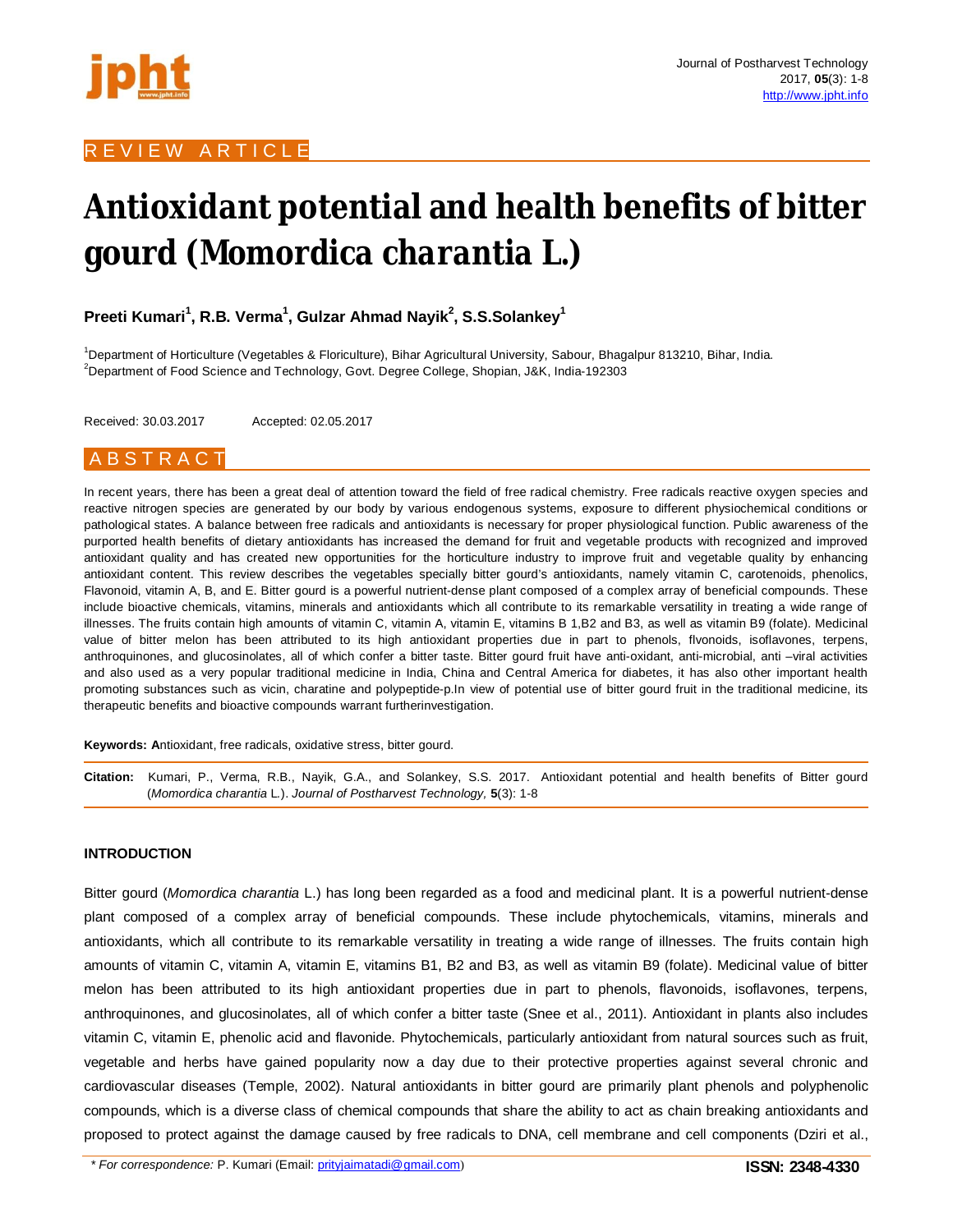2012). These polyphenols have received much attention among the natural compounds extracted from plants, due to their powerful antioxidant, antimicrobial and antiviral activities as well as their capacity to inhibit the proliferation of cancer cells, protect neuron against oxidative stress, simulative vasodilation, reduce vascularisation and improve insulin secretion (Rio et al., 2010).

#### **Oxidative stress**

Oxidative stress is an imbalance state between the generation of reactive oxygen species and antioxidant defence capacity of the body. This imbalance leads to oxidative damage to protein, molecules, and genes within the body. Since the body is incapable of keeping up with the detoxification of the free radical the damage continue to spread. It is induced by a wide range of factors, including UV, pathogen invasion, or oxygen shortage. In oxidative stress, innate antioxidant deference system becomes circumscribed and thus this state becomes the sole culprit for induction of highly prevalent diseases such as cancer, diabetes, hypertension, atherosclerosis, acute renal failure, and Alzheimer's and Parkinson's diseases. Oxidative stress occurs when the production of reactive oxygen in greater than the body's ability to detoxify the reactive intermediates.

## **Factors of oxidative stress**

Free radicals occur naturally within the body and for the most part, the body's natural antioxidants can manage their detoxification. But there are some external that can trigger the production of these damaging free radicals. The factors includes

- Excessive exposure to UV rays.
- Pollution
- Smoking
- Eating an wealthy diet
- Excessive exercise
- Certain medicines and/ or treatment.

### **Reactive oxygen species (ROS)**

It is generally accepted that reactive oxygen species (ROS) and / or free radicals play an important role in the development of tissue damage and pathological events in living organism (Kehrer, 1993; Halliwel and Gutteride, 1999). There are increase consumption of fruits and vegetables and intake of certain nutrients that are present in foods reduces the risk of various pathological events such as cancer (Goodwin and Brodwick, 1995; Steinmetz and potter, 1996) and cardio- and cerebrovascular diseases (Rimm et al., 1996).This is often attributed to the antioxidants in the fruits and vegetable such as vitamin C, E, carotenoids, lycopenes and flavonoids that prevent free radical damages (Willett 1994). Thus, much attention has been focused on the investigation of antioxidants that can scavenge ROS, especially natural antioxidants, phenolic and flavonoids from plants which are mostly used as protective agents against free radical-mediated disease (Rice- Evans et al., 1996).

## **Antioxidant and its benefits**

Antioxidants come up frequently in discussion about good health and preventing disease. Antioxidants are the substance that reduces damage due to oxygen, such as that caused by free radicals. Well-known antioxidants include enzymes and other substances, such as vitamin C, vitamin E and beta carotene, which are capable of counteracting the damaging effect of oxidation. Antioxidants may possibly reduce the risk of cancer and also slow the progression of age-related macular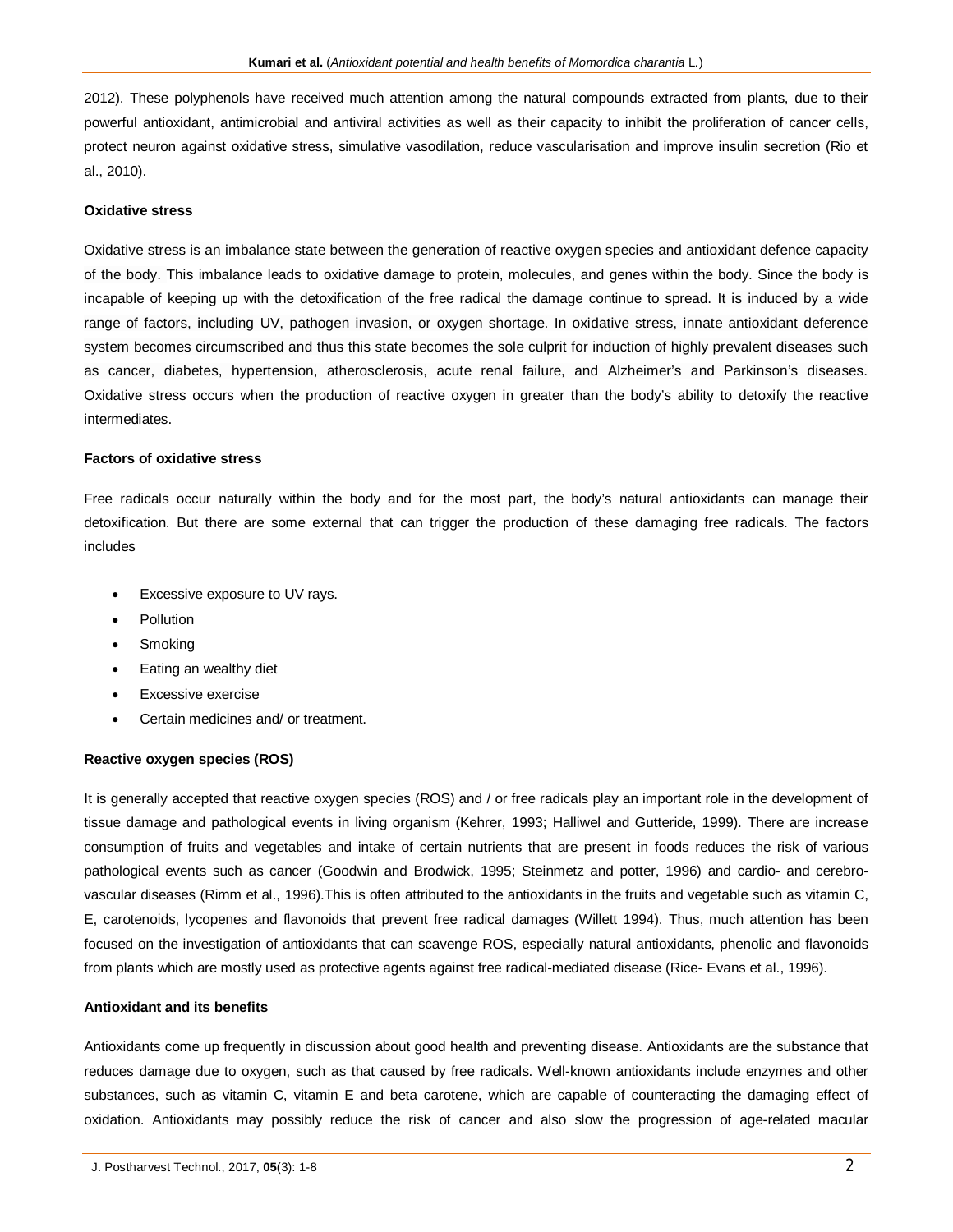degeneration. These powerful substances which mostly come from the fresh fruit and vegetables we eat, prohibit (and in some case even prevent), the oxidation of another molecule in the body. The benefits of antioxidants are very important to good health, because if free radical are left unchallenged. They can cause a wide range of illness and chronic disease.

### **Free Radicals and Antioxidant**

Unbeknownst to most people, oxygen is both a blessing and a curse. Human needs oxygen in order to yet the simple act of breathing in oxygen result in the formation of highly reactive molecules called free radicals. As the free radicals interact with other molecules in the body, they cause oxidative damage that can result in the development of a wide range of illness and diseases. The human body naturally produced free radicals and the antioxidants to counteract their damaging effects. However, in most cases, free radicals for outnumber the naturally accruing antioxidants. In order to maintain the balance, a continual supply of external source of antioxidant is necessary in order to obtain the maximum benefits of antioxidants; Antioxidants benefit the body by neutralizing and removing the free radicals from the blood stream. In biomedical and scientific literature the term 'free radical' is used in a broad sense and also includes related reactive species such as 'excited states' that lead to free radical generation or those species that results from free radical generation or those species that results from free radical reaction. These free radicals are very short lived. Details about some of the biologically important reactive species are presented as Table 1. Antioxidants are added as Red-ox systems possessing higher oxidative potential than the drug that they are designed to protect or as chain inhibitors of radical inducted decomposition. In general, the effect of antioxidants is to break up the chains formed during the propagation process by providing a hydrogen atom or an electron to the free radical and receiving the excess energy possessed by the activated molecule. It has been suggested that fruits, vegetables, natural plants contain a large variety of substance called photochemical which are present in plants and are the main source of Antioxidant in the diet, which could decrease the potential stress caused by reactive oxygen species. The Natural antioxidants may have Free-radical scavengers, Reducing agents, Potential complexes of Pro-oxidant metals, Quenches of singlet oxygen etc. The antioxidants can interfere with the oxidation process by reacting with free radicals. Recently interest has increased considerably in finding natural occurring antioxidants for use in foods or medicinal materials.

| <b>Reactive species</b> | Symbol           | <b>Reactivity/Remarks</b>                                |
|-------------------------|------------------|----------------------------------------------------------|
| Superoxide              | $O_{2^*}$        | Generated in mitrocondria and cardiovascular system      |
| Hydroxyl radical        | *OH              | Very high reactive                                       |
| Hydrogen peroxide       | $H_2O_2$         | Formed in our body due to large no of reaction           |
| Peroxyl radical         | ROO*             | Formed from DNA, sugar and lipid during oxidative damage |
| Organic hydroperoxide   | <b>ROOH</b>      | Reacts with transient metal                              |
| Singlet oxygen          | $^{\prime}O_{2}$ | Highly reactive                                          |
| Ozone                   | $O_3$            | Present in atmospheric pollution                         |

## **Table 1: Reactive oxygen species of biological interest**

## **PROTECTIVE ACTION OF ANTIOXIDANTS**

Increased consumption of fruits and vegetables has been associated with protection against various age-related diseases. What dietary constituents are responsible for this association is not known, but well-characterized antioxidants, including vitamins C and E, or β-carotene, are often assumed to contribute to the observed protection. However, the results from intervention trials have not been conclusive regarding the protection following supplementation with such antioxidants. Recent epidemiological evidence indicates that the putative beneficial effects of a high intake of fruits and vegetables on the risk of diseases of aging may not be exclusively due to these antioxidants but other antioxidant photochemical contained in fruits and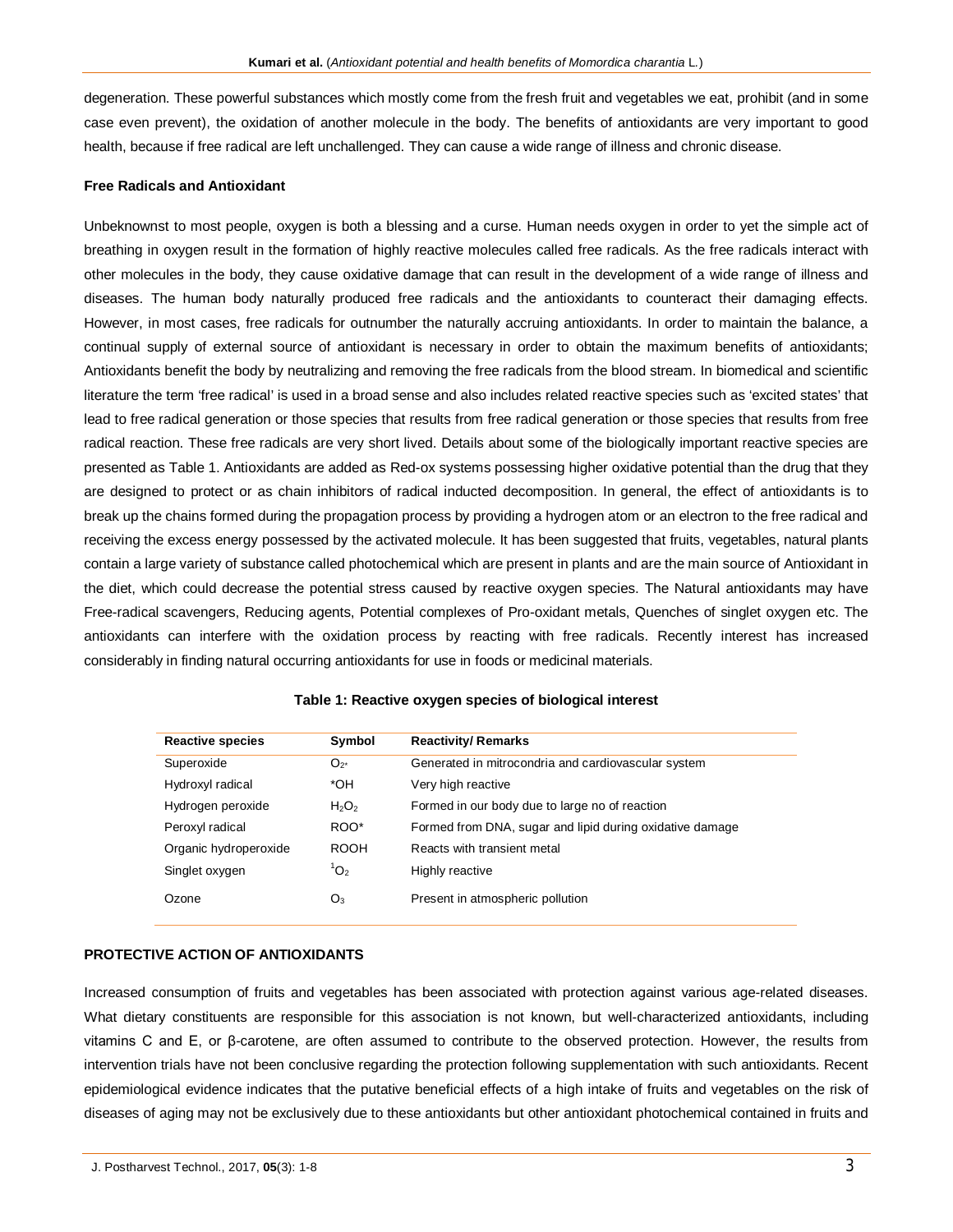vegetables may be equally important. Table 2 represents same important antioxidant presents in vegetable, their function in body and source.

## **Antioxidant potential of other vegetables**

Vegetables and fruit are rich in antioxidants which exhibit a wide range of biological, pharmacological and chemo protective properties that prevent cancer and reduce the risk of other diseases. The beneficial effects of vegetables are partially due to high amount of antioxidant including phenolic compounds.Vegetables prevents human from several sever and cronical disease. Consumption of vegetables prevents human from cancer, cardiovascular disease, diabetes, hyper tension, stoke, paralysis, urinary disorder etc since vegetables have antioxidant properties. More than 70% people in developing countries depend on vegetables and fruits further regular dietary needs. It is suggested to take about 400g of vegetables with including nuts and pulse for daily consumption. More than 50 vegetables and leafy vegetables are identified for their antioxidant activity in terms of DPPH, FRAR, IC50 and ORAC value. Table 3 represent the antioxidant potential in term of DPPH i.e. radical scavenging activity and compound responsible for antioxidant activity of some important vegetables. Vegetables contain several photochemical which possess strong antioxidant activity as scavenging or chelating action. The photochemical group of vegetable includes vitamin A, C, E and K, carotenoid, terpenoid, flavonoid, polyphenols, saponins, minerals and enzymes.

| <b>Antioxidant Nutrient</b> | <b>Function in body</b>                                                                                   | <b>Vegetable sources</b>                                         |
|-----------------------------|-----------------------------------------------------------------------------------------------------------|------------------------------------------------------------------|
| Lycopene                    | Reducing risk of cardiovascular disease and cancer                                                        | Tomato, red cabbage, and red chilli                              |
| Quercetin                   | Potential adjunct therapeutic in treatment of various cancers                                             | Celery, Parsley, mushroom, spices                                |
| Lutein                      | Reducing the risk of brest cancer and help to prevent age<br>related muscular degeneration                | Turnip, Brussels sprout, kale, carrot                            |
| Tannin                      | It have anticarcinogenic and anti mutagenic properties                                                    | <b>Beans</b>                                                     |
| Anthocyanins                | Act as potential source of antioxidant                                                                    | Red cabbage, red onion, Kale, broccoli                           |
| Isoflavones                 | Influence women's health during menopause and it is<br>necessary to reduce the risk of fibroids           | Bitter gourd, legumes and bean                                   |
| Phenoles                    | Reduces the risk of cancer                                                                                | Bitter gourd, garlic, brinjal, cabbage                           |
| Vitamin A                   | Helps in maintain good vision, maintain integrity of white and<br>red blood cell                          | Pumpkin, bitter gourd, spinach, turnip,<br>carrots, Bitter gourd |
| Vitamin C                   | Potential source of antioxidant, essential in<br>collagenformation and strengthen resistance to infection | Bitter gourd, chilli, brocalli, brussel<br>sprouts and aspergus  |
| Vitamin E                   | Protect vitamin A and fatty acids from oxidation                                                          | Beans, bitter gourd and dark leafy<br>vegetables                 |
| Vitamin K                   | Helps make factors that promote blood clotting                                                            | Leafy vegetables, sweet potato                                   |

### **Table 2. Antioxidant present in different vegetable and their function.**

## **Bitter gourd as potential source of antioxidant**

Bitter gourd (Momordica charantia L.) has been playing one of the most important dietary and medicinal roles in human beings for centuries. It has been cultivated since ancient times, it is mainly used as spice and as flavouring agent due to its potential benefits in preventive and curative medicine, it has been used in ancient and modern cultures (Bonzin et al., 2008). In the present days scenario also, the medicinal application of bitter gourd is widespread and grown rapidly. Epidemiological, clinical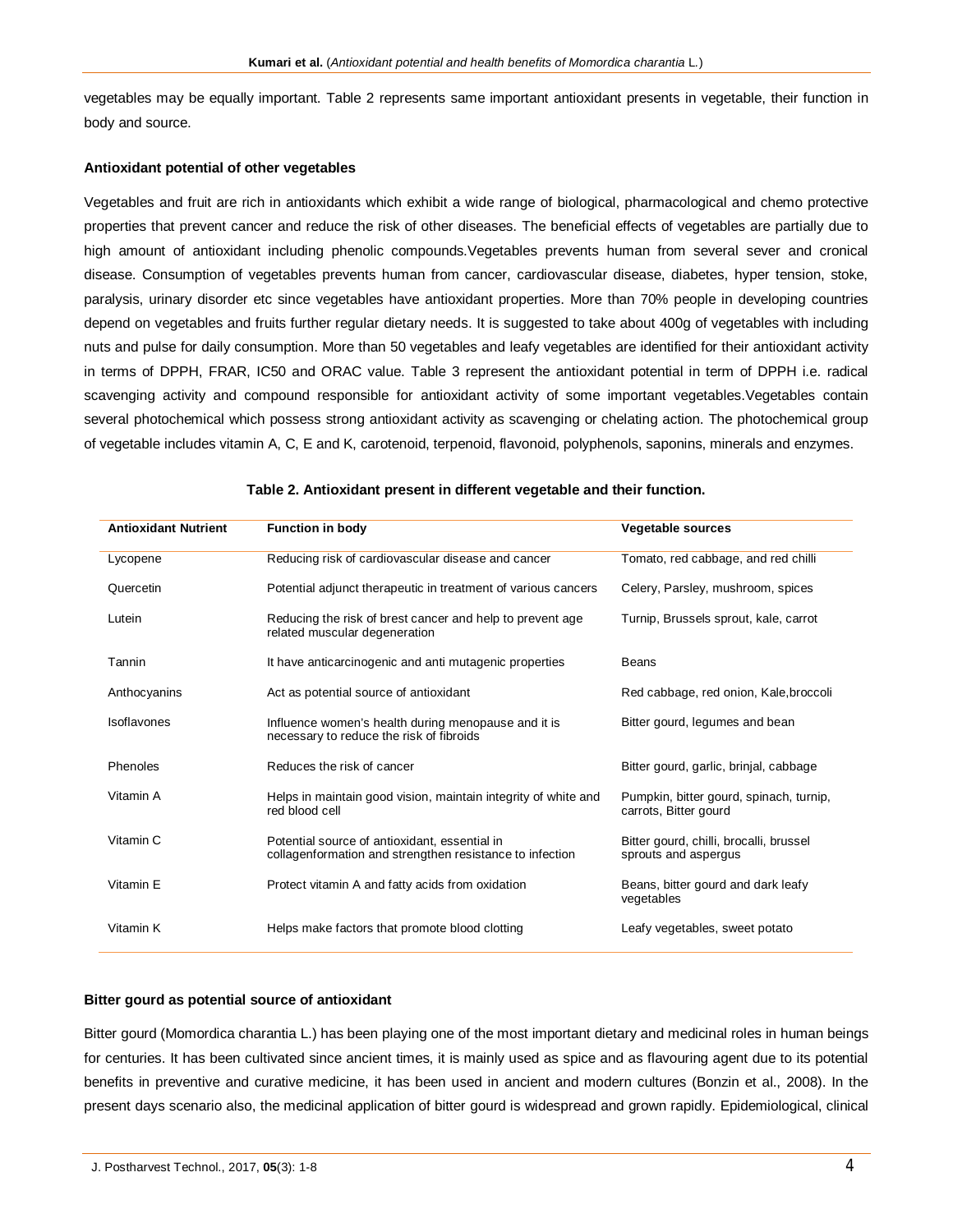and preclinical studies have demonstrated a close relation between dietary habits, including bitter gourd intake and the occurrence of diseased. Bitter gourd is considered as one of the best diseased preventive food based on its potential and diversified effects (Amagase, 2006).There are evidences that explain that increased uptake of fruits and vegetables reduce the risk of cancer. This is attributed by antioxidants presents in fruits and vegetables. The antioxidants present in bitter melon may help to seek out and destroy free radicals that can cause diseases (including numerous forms of cancer), but that is not the only benefit the fruit has in terms of cancer.

| Table 3. Alluoxidalli activities of sofile vegetables |                                           |               |                        |  |
|-------------------------------------------------------|-------------------------------------------|---------------|------------------------|--|
| <b>Botanical name/Family</b>                          | Active components responsible for         | Antioxidant   | <b>Refrences</b>       |  |
|                                                       | antioxidant activity                      | values (DPPH) |                        |  |
| Daucus carota.                                        | Protein, amino acids                      | 33%           | Chatarikun (2013)      |  |
| Brassica oleracia Var. capitata                       | Isothiocyanate and Vitamin A, B, C        | 42.4%         | Gacche et al. (2010)   |  |
| Brassica oleracia Var. botrytis                       | Isothiocyanate and suphoraphane           | 67.2%         | Gacche et al. (2010)   |  |
| Raphonus sativus                                      | Vitamin C                                 | 67.2%         | Umamaheswari et        |  |
|                                                       |                                           |               | al.(2012)              |  |
| Abelmoschus esculentus                                | Carotene and vitamins                     | 43.8%         | Gacche et al. (2010)   |  |
| Lycopersicon esculentum                               | Vitamin A, B and C                        | 42%           | Azeez at al. (2012)    |  |
|                                                       |                                           |               |                        |  |
| Momordica charantia                                   | Linolenic, momordicine, phenol, flavonoid | 82.05%        | Hamissou et al. (2013) |  |
|                                                       | and vitamin                               |               |                        |  |

## **Table 3. Antioxidant activities of some vegetables**

#### **Table 4. Antioxidant potential of bitter gourd in different assay.**

| Antioxidant assay         | Value                        | Refrence               |
|---------------------------|------------------------------|------------------------|
| <b>FRAP</b>               | 2.29g Trolox equivalent/100g | Ee et al. (2015)       |
| Metal chelating activity  | 10.6-89.3%                   | Choo et al. (2014)     |
| Radical sacvenging (DPPH) | 51.1%                        | Ee et al. (2015)       |
| Radical sacvenging (DPPH) | 63.4%-87.8%                  | Kim et al. (2013)      |
| Radical sacvenging (DPPH) | 41.57-85.65%                 | Anokwuru et al. (2011) |
| Radical sacvenging (DPPH) | 79-87%.                      | Islam et al. (2011)    |
| Radical sacvenging(DPPH)  | 37.1-46.1%                   | Kubola et al. (2008)   |

Bitter melon has been widely studied as an antitumor and anti-carcinogenic agent all by itself, along with its antioxidant properties. Primarily, studies have shown positive correlations between eating bitter melon and the prevention or reduction in tumour growth for cervical, prostate, and breast cancer patients. Some of this is due to the fruit's ability to induce apoptosis (cell death) in cancerous cells. A recent study also suggests that bitter melon supplementation ameliorates oxidative stress in liver of fructose fed offspring of rats by improving the antioxidant enzymes activity such as GPx, SOD, and catalyse (Ching et al., 2011). However, more studies are being done all the time to find out more about the powerful anti-cancer properties that this unassuming fruit seems to possess, and which other types of cancer patients it could benefit. Antioxidants and chemoprotective action of Momordica charantia fruit extracts in previous biological studies of Momordica charantia showed that the plant parts posses anti-oxidant properties (Hamissow et al., 2013 and Themozhi et al., 2010). Antioxidant activities of extract and juice could have contributed at least partly, to the therapeutic benefits of Momordica charantia fruit against worm infection. Fruit juice and fruit extract of Momordica charantia and whole fruit peels have potential antioxidant effect (Saikat et al., 2014).Table 4 represents the antioxidant potential of bitter gourd in several researches in different in-vitro assays. Previous work has established that the antioxidant properties of some plants are partly due to low molecular mass phenolic compounds,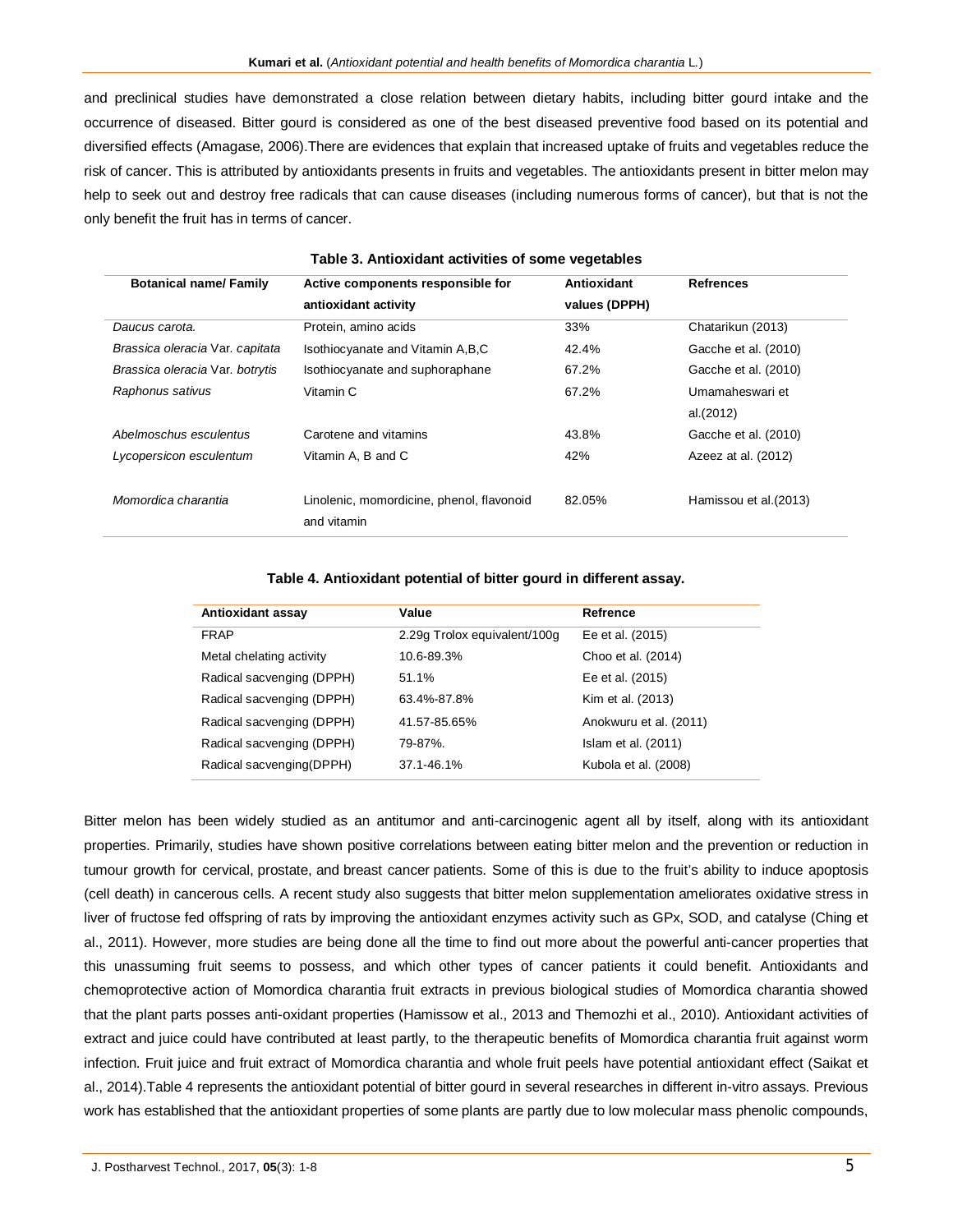particularly flavonoids, which are known to be potent antioxidants (Wang et al., 1999).Phenolic compounds from plant sources may act as antioxidants by scavenging lipid radicals. Bitter melon is a good source of phenolic compounds, flavonoid and ascorbic acid. Phenolic compound and flavonoid are the basic principal of antioxidant in bitter gourd.Phenolic compounds isolated from Momordica charantia are gallic acid, tannic acid, (+)-catechin, caffeic acid, p-coumaric, gentisic acid, chlorogenic acid, and epicatechin (Horax et al., 2010). Vitamin C (ascorbic acid) is a water- soluble free radical scavenger. The daily recommended dietary allowance is 60 mg. Flavonoids, which is mainly present as colouring pigments at levels (Cadenas and Packer, 1996; Kagan et al., 2002).

## **CASE STUDY**

The antioxidant activity of the total aqueous extract and total phenolic extract of Momordica charantia fruits was assessed in rat cardiac fibroblasts (RCFs), NIH 3T3, and keratinocyte (A431). No significant cytoprotection was observed with both the extracts used in H2O2 and xanthine oxidase induced damages in cells (Kumaret al., 2010). However, the plant extracts showed significant protection against oxidative stress in several in-vivo models. Treatment with bitter melon extracts normalized the elevated concentrations of TBARS, hydroperoxides, and liver markers (ALP, AST, and ALT) in hyperammonemic rats induced by ammonium chloride while reversing the oxidant-antioxidant imbalance. This protective effect is mediated probably by increasing the activity and concentrations of GPx, SOD, and catalase and reduced glutathione in the liver and brain tissues (Thenmozhi et al., 2011). The plant extracts also prevented the lipid peroxidation in chronic sucrose fed rats and normalized the reduced glutathione level in liver (Chaturvedi et al., 2010).

## **CONCLUSION**

Free radicals are implicated in etiology of large number of major disease. It can adversely alter many crucial biological molecules leading to loss of form and functions. These unwanted changes in body may create diseased conditions. Antioxidant produced with in body naturally as obtain from different herbs, vegetable and fruits can protect body from the damages caused by these free radicals at various at various levels. Different studies on Antioxidant potential of bitter gourd highlight that extract and juice of *M. Charantia* whole fruit, peel, seed have potential anti-oxidant activities. Since it contain good amount of biochemical compounds like ascorbic acid, phenolic compound and flavonoid. Flavonoid and phenolic compound are major source of antioxidant in bitter gourd. In view of potential use of bitter gourd fruit in the traditional medicine, its therapeutic benefits and bioactive compounds warrant further investigation.

## **REFERENCES**

Amagase, H. 2006. Clarifying the real bioactive constituents of garlic. The Journal of Nutrition, 136, 716-725

- Apak, R., Guclu, K., Ozyurek, M. and Karademir, S. E.2004. Novel total antioxidant capacity index for dietary polyphenols and vitamins C and E using their cupric ion reducing capabilities in the presence of neocuproine: CUPRAC method. Journal of Agricultural and Food Chemistry, 52, 7970–7981.
- Anokwuru,C.P., Anyasor, G.N., Ajibaye.O., Fakoya, O and Okebugwu, P.2011. Effect of extraction solvents on phenolic, flavonoid and antioxidant activities of three nigerian medicinal plants. Nature and Science, 9, 53-61.
- Azeez, L., Adeoye, M.D., Majolagbe, T.A,. Lawal, A.T. and Badiru, R.2012. Antioxidant activity and phytochemical contents of some selected Nigerian fruits and vegetables. American Journal of Analytical Chemistry, 2, 209-213.
- Bonzin, N. Mimica-Dukic, I. Samojlik, A. Goran and Ruzica, I. 2008. Phenolics as antioxidants in garlic (*Allium sativum* L., Alliaceae). Food Chemistry,111, 925-929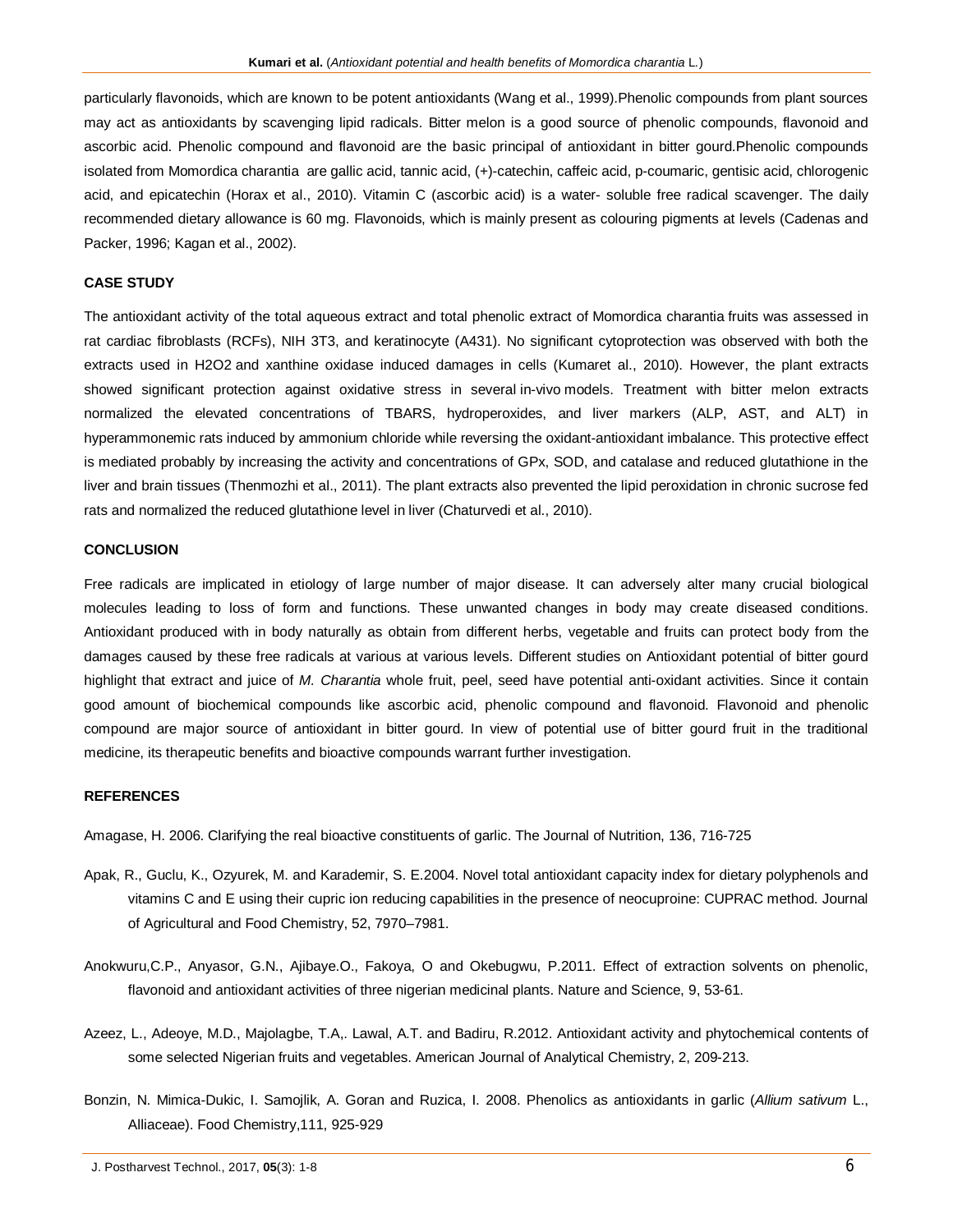Cadenas, E., and Packer, L., (eds).1996. Hand Book of Antioxidants, Plenum Publishers, New York.

- Charandrasekara, A. and Shahidi, F. 2011. Bioactivities and antiradical properties of millet grains and hulls. Journal of Agricultural and Food Chemistry*,* 59, 9563-9571.
- Chatatikun, M. and Chiabchalard, A. 2013.Phytochemical screening and free radical scavenging activities of orange baby carrot and carrot (*Daucus carota* Linn.) root crude extracts. Journal of Chemical and Pharmaceutical Research, 5, 97- 102.
- Chaturvedi, P. and George, S. 2010. Momordica charantia maintains normal glucose levels and lipid profiles and prevents oxidative stress in diabetic rats subjected to chronic sucrose load. Journal of Medicinal Food, 13(3), 520–527.
- Ching, R. H., Yeung, H. L., Tse, O. Y. I. M. Y., Sit, W.H. and E. T. S. Li. 2011. Supplementation of bitter melon to rats fed a high-fructose diet during gestation and lactation ameliorates fructose-induced dyslipidemia and hepatic oxidative stress in male offspring. The Journal of Nutrition, 141, 1664-1672.
- Choo, W.S. Yap, J.Y. and Chan, S.Y. 2014. Antioxidant properties of two varieties of bitter gourd (Momordica charantia) and the effect of blanching and boiling on them. Tropical Agriculture Science, 37(1), 121-131.
- Del Rio, D., Costa, L.G., Lean, M.E.J. and Crozier*,*A. 2010. Polyphenols and health: what compounds are involved?Nutrition, Metabolism and Cardiovascular Diseases:NMCD, 20, 1-6.
- Dziri,S., Hassen, I., Fatnassi, S.Y., Mrabet, H., Casabianca, B., Hancchi and Hosni, K. 2012. Phenolic constituents, antioxidant and antimicrobial activities of rosy (*Allium roseum var. odoratissimum*). Journal of Functional Foods, 4, 423- 432.
- Ee, Shian,T., Aminah, A., Nur, K.K., and Shahrul, H.Z.A.2015.Antioxidant and hypoglycaemic effects of local bitter gourd fruit (*Momordica charantia*). Pharmaceutical Technology, 8, 46-52.
- Gacche, R.N., Kabaliye,V.N., Dhole N.A. and Jadhav, A.D.2010. Antioxidant potential of selected vegetables commonly used in diet in Asian subcontinent. Indian Journal of Natural Products and Resources, 1, 306-313.
- Goodwin, J.S., Brodwick, M.C.1995. Diet, aging and cancer. Clinics in Geriatric Medicine, 11, 577-589.
- Hamissou, M., Smith, A.C., Carter R.E. Jr. And Triplett, J.K.2013. Antioxidative properties of bitter gourd (*Momordica charantia*) and zucchini (*Cucurbita pepo*). Emirates Journal of Food and Agriculture, 25, 641-647.
- Islam, S. Jalaluddin, M.and Hettiarachychy, N. S.2011.Bio-active compounds of bitter melon genotypes (Momordica charantia L.) in relation to their physiological functions. Functional Food in Health and Disease,1(3), 7-11.
- Kagan, V.E., Kisin, E.R. and Kawai, K.2002. Towards mechanism- based antioxidant intervention. Annals of the New York Academy of Sciences, 959, 188-98.
- Kehrer, J.P.1993. Free radicals as mediators of tissue injury and disease. Critical Reviews in Toxicology, 23, 21-48.
- Kim, H.Y., Sin, M. S., Lee, S., Cho, K. M., and Cho, E.J. 2013. The Butanol Fraction of Bitter Melon (*Momordica charantia*) Scavenges Free Radicals and Attenuates Oxidative Stress. Preventive Nutrition and Food Science,1(1),18-22.